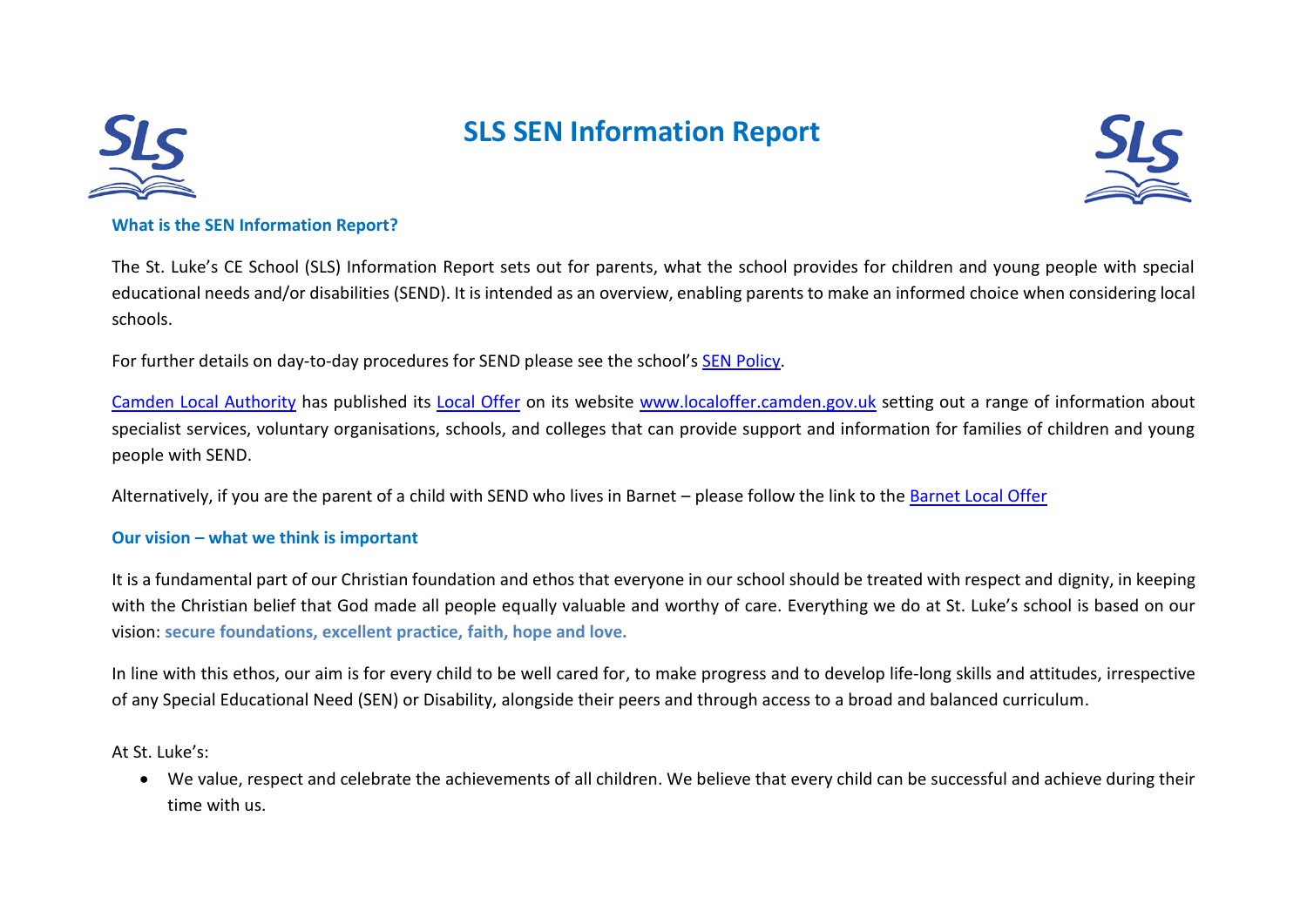- We recognise that parents are the first educators of their child and so we always aim to involve parents and children in planning and reviewing progress.
- We strive to ensure children have a voice and are listened to.
- We know that the earlier we can identify special educational needs and provide support the more successful our children will be early identification and collaboration are key.
- We strive to deliver a broad, balanced curriculum which develops high achievement, self-confidence, resilience, motivation and cooperation with others.
- Our starting point is to guarantee a consistent, whole school approach to provision for children with SEND; to make sure all staff have the knowledge, skills and training to support all children with SEND in our school.

St. Luke's is committed to inclusive education, equal opportunities and respect for all.

#### **OFSTED TOLD US:**

In October 2017 OFSTED found:

- *Staff provide support well matched to the needs of individual pupils that helps pupils to develop their self-confidence and independence well.*
- *The special educational needs coordinator knows pupils extremely well. She provides a range of strategies to ensure that pupils with special educational needs and/or disabilities make progress. A wide curriculum allows pupils to receive well-thought-out opportunities.*
- *The school uses a range of services provided by other organisations well. This complements the school work and demonstrates how the school is quick to identify pupils' additional needs.*

The parents of children at St. Luke's CE School have told us they appreciate the *"nurturing, caring environment".* The parents of children with SEND report that they feel there is always someone available to listen and discuss any concerns.

Additionally, parents have commented on specific aspects of our practice: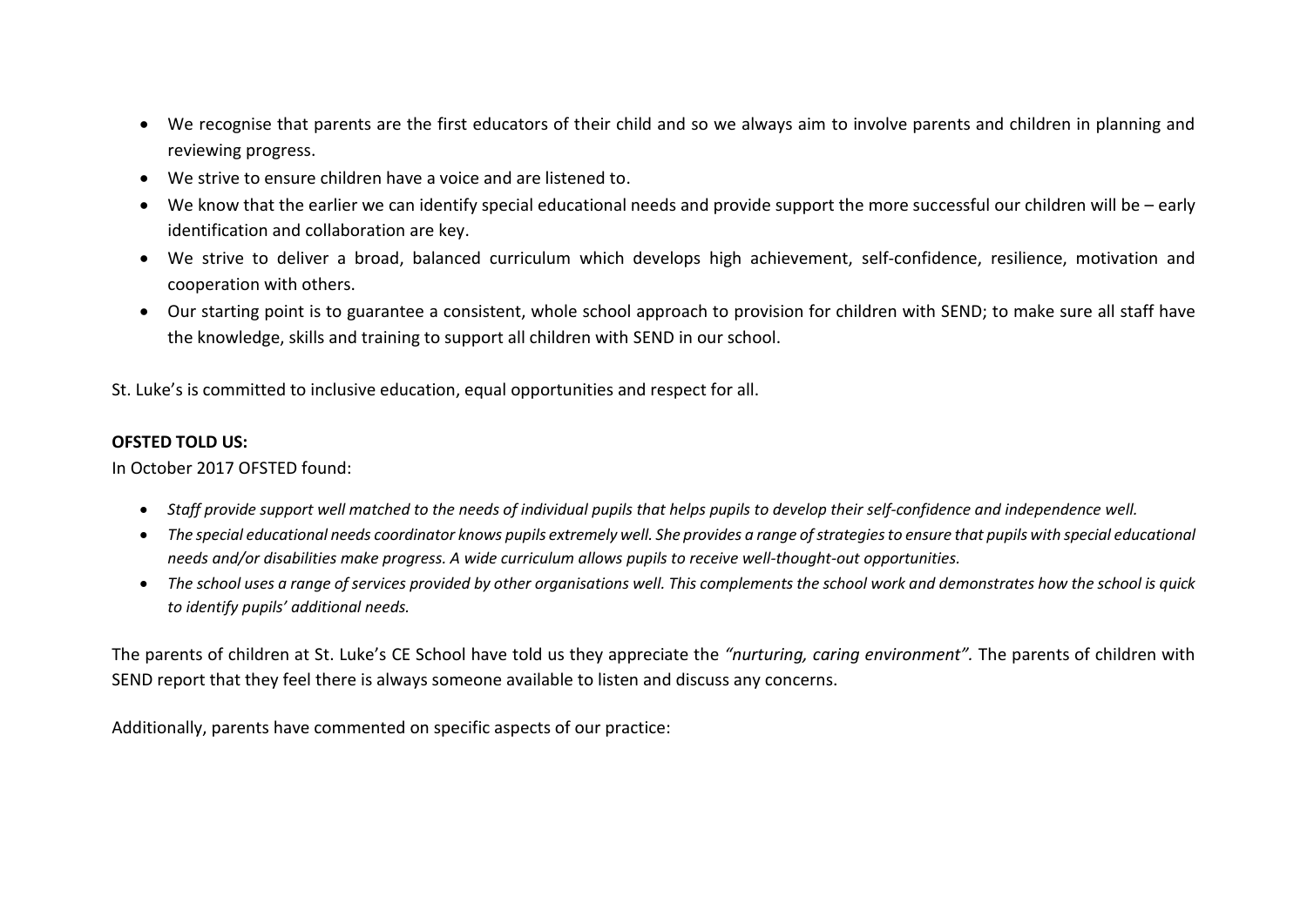

#### **How has the SEND information report been developed?**

Our SEND information report was developed in line with the SEND Code of Practice (2014). The SEND Information report is reviewed annually to ensure it reflects current legislation and guidance. The annual review is completed in consultation with key stakeholders; pupils, staff, parents and governors.

#### **The types of send for which the school can offer provision**

The SEND Code of Practice (2014) identifies 4 areas of need for which special educational provision may need to be made:

• Communication and Interaction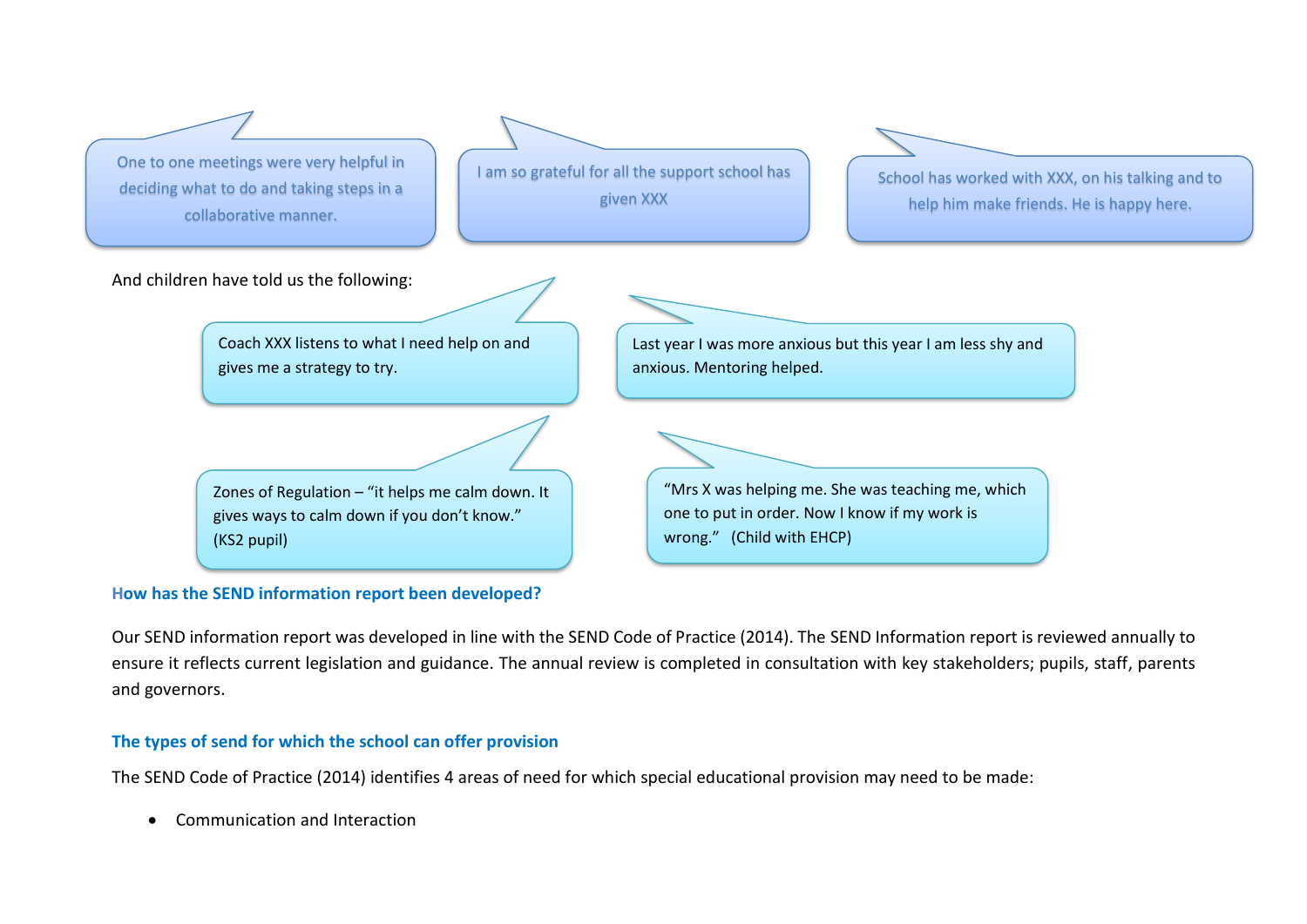Children with Speech, Language and Communication Needs (SLCN) have difficulty understanding language and/or difficulty communicating with others. The profile of every child with C&I needs is different and their needs may change over time. They may have difficulty with one, some or all the different aspects of speech, language, or social communication. Their needs may include attention, listening and understanding difficulties, delayed and/or atypical development of speech sounds and atypical use of language. Children with an Autism Spectrum Disorder are likely to have difficulties with social interaction. They may also experience difficulties with social imagination, language and communication which impacts on how they relate to others.

St. Luke's researches interventions to target SLCN carefully prior to implementation and we only use interventions with a strong evidence base. In the EYFS and KS1 we have used colourful semantics and Box Clever to support children with identified SLCN.

• Cognition and learning

Support for cognition and learning may be required for some children where learning is of a slower pace than their peers or where there is an increased need for overlearning, repetition, and reinforcement despite high quality differentiated teaching. Difficulties with cognition and learning affect a child's ability to process and remember information and apply knowledge in different situations. Cognition and Learning difficulties cover a wide range of needs including Moderate Learning Difficulties (MLD) and Severe Learning Difficulties (SLD) sometimes referred to as Global Developmental Delay, where children are likely to require support in all areas of the curriculum and may have associated difficulties with communication and/or mobility.

Some children may have a Specific Learning Difficulty; meaning they have difficulty in a specific area of learning such as dyslexia, dyspraxia, or dyscalculia. Whole class teaching is supportive and adaptive to the learning needs of children with Learning Difficulties, for example the school uses lots of visual supports and plans opportunities for practical, kinaesthetic learning whenever possible.

• Social, emotional and mental health

Social, emotional and mental health difficulties (SEMH) require care in diagnosis and response. The profile and manifestation of these difficulties is unique to the individual and may include atypical behaviours, difficulty regulating emotions, anxiety, becoming withdrawn or disengaged or other socio-emotional issues. Some children may have a diagnosis of SEMH needs such as Attention Deficit Disorder or Hyper-Kinetic Disorder (ADHD). The school has used the Zones of Regulation programme, alongside our comprehensive PSHE curriculum, to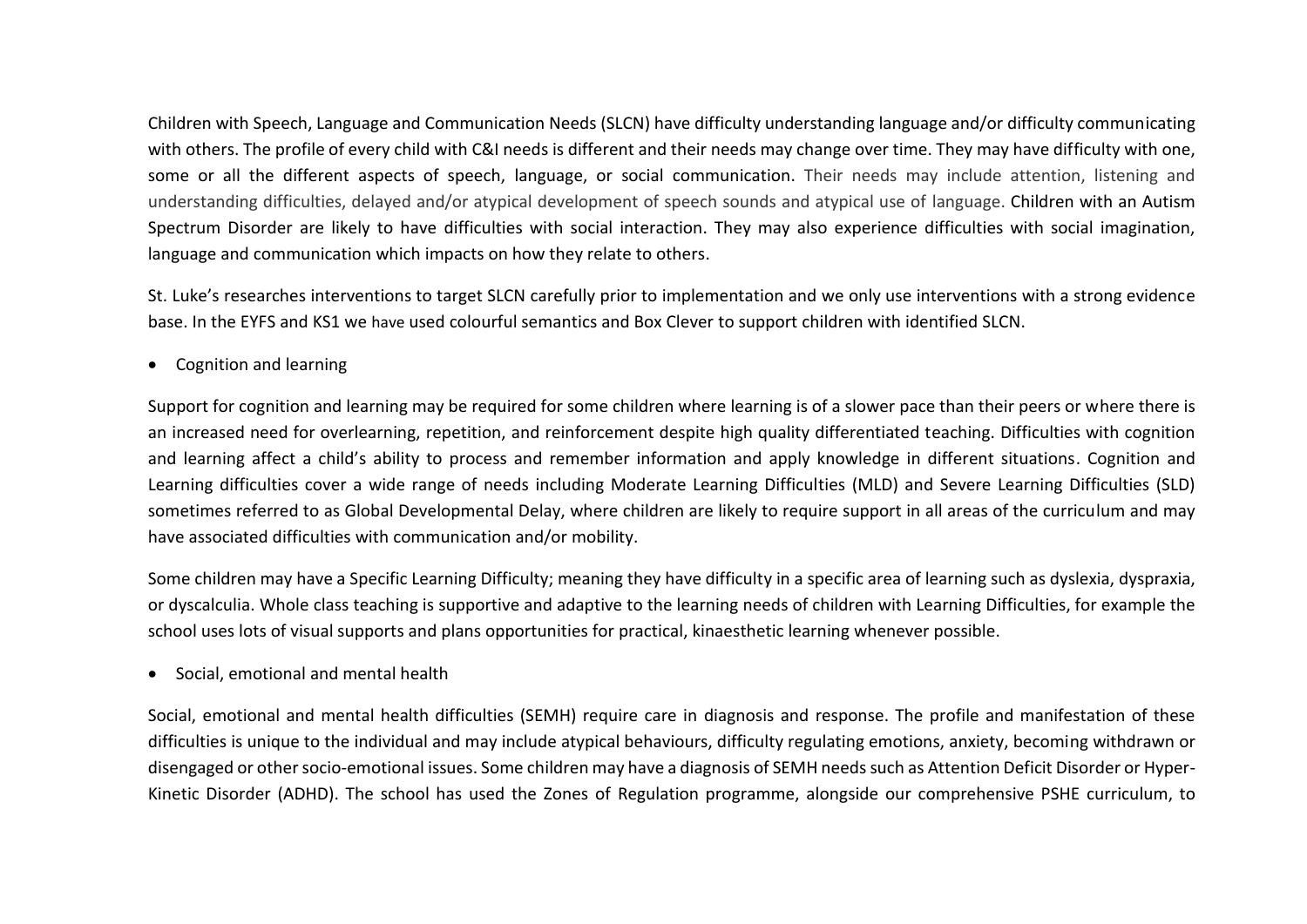support and develop emotional literacy skills. Additionally, we work with KICK London to provide mentoring to a small number of individual children. Mentoring is time-limited and targeted to support individuals in school.

• Sensory and Physical

This includes children with sensory impairments such as Visual Impairment (VI) or Hearing Impairments (HI) These children may require specialist support and/or equipment to access the environment and the curriculum. This category also includes physical disabilities that affect a child's mobility.

St. Luke's recognises that children's SEND needs may change over time and that an individual child may have difficulties in more than one area. The school plans carefully for individual children with SEND and makes adaptations to the curriculum and, wherever possible, to the environment, to support each child's needs as and when they arise.

# **The contribution of specialist support services**

St. Luke's is committed to ensuring children with special educational needs receive, where appropriate, high quality support from specialist services. We believe that early identification of a special educational need is crucial to effectively supporting a child's learning and sometimes specialist services can help us to better identify the need and help with planning support.

If your child requires support from a specialist service, we will involve you in the process at every stage. You will need to sign the referral form before the support can go ahead. SLS currently buys into a range of specialist services from Camden Local Authority.

| <b>Specialist Service</b>        | <b>Frequency</b>                         | <b>Examples of what they do</b>                                                           |
|----------------------------------|------------------------------------------|-------------------------------------------------------------------------------------------|
| <b>Educational Psychologists</b> | 8 school visits a year. Individual       | Observation and assessment of children to identify barriers to learning for children with |
|                                  | assessment and observation - by referral | cognition and learning difficulties                                                       |
|                                  | (caf form)                               | Advice and training to staff, parents, and children on strategies to support learning.    |
|                                  |                                          | Advice on social, emotional or communication concerns                                     |

The services working either in school or supporting children/families at St. Luke's include: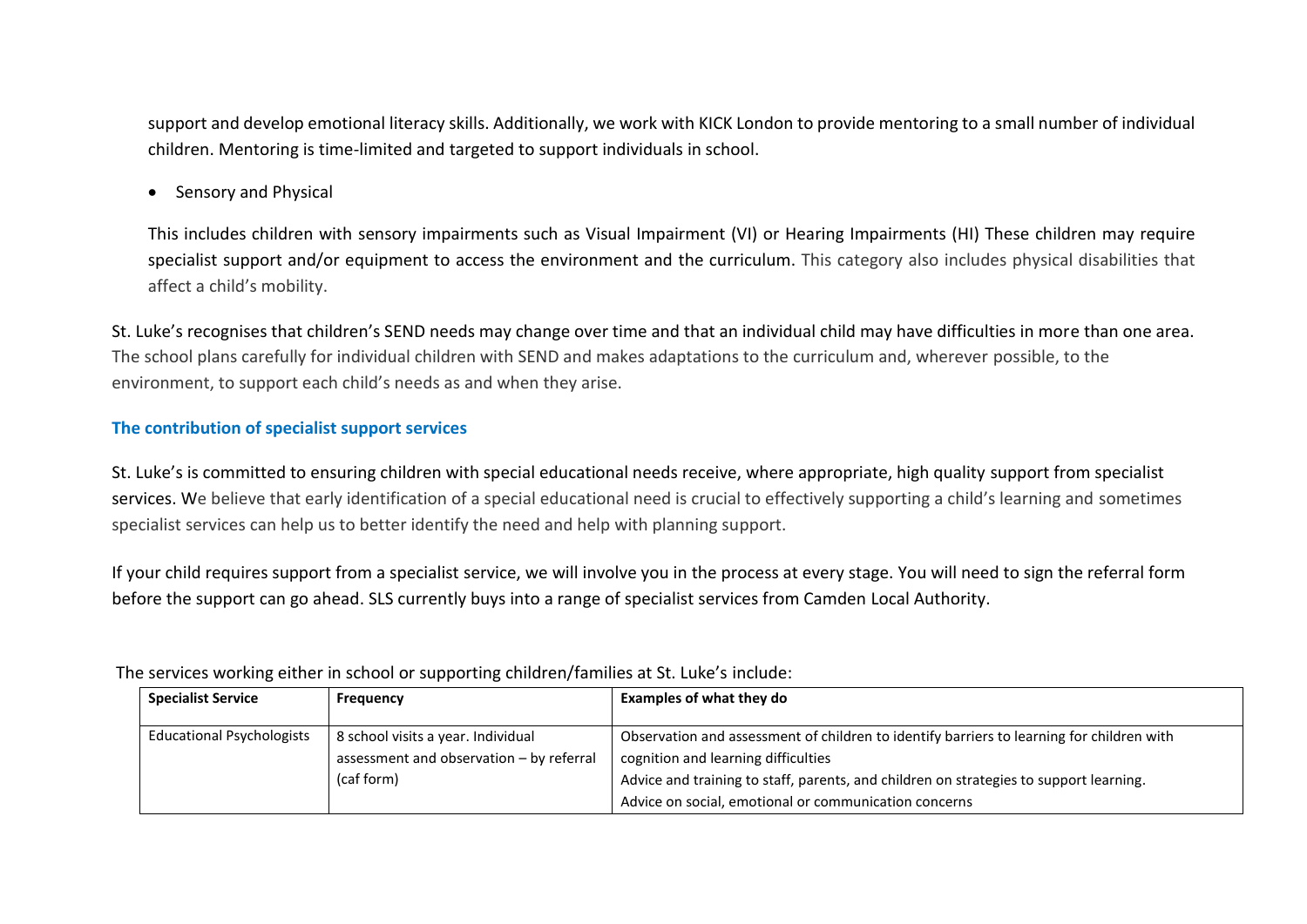|                                                                                 |                                                                                                                                                                                                  | Support for statutory assessment of need. Input into annual review meeting on request at key<br>transition points.                                                                                                                                                                                                                                                                                                                                                                                                                                                                                                                                                                                                                                                                 |
|---------------------------------------------------------------------------------|--------------------------------------------------------------------------------------------------------------------------------------------------------------------------------------------------|------------------------------------------------------------------------------------------------------------------------------------------------------------------------------------------------------------------------------------------------------------------------------------------------------------------------------------------------------------------------------------------------------------------------------------------------------------------------------------------------------------------------------------------------------------------------------------------------------------------------------------------------------------------------------------------------------------------------------------------------------------------------------------|
| Speech and Language<br><b>Therapy Support</b><br><b>Occupational Therapists</b> | By referral for specific children (SPOR<br>referral)<br>By referral for specific children (SPOR                                                                                                  | Observation and assessment of children with Speech, Language, Attention and Communication<br>Difficulties.<br>Advice to staff, parents, and children.<br>Training for teachers and teaching assistants around Speech, Language Communication Needs.<br>Please note that assessment may be undertaken either within the school or clinic setting as<br>determined by the commissioning team.<br>Input into Annual Reviews for children with an EHCP. Liaison and support - for children with OT                                                                                                                                                                                                                                                                                     |
|                                                                                 | referral)                                                                                                                                                                                        | provision on their EHCP.<br>Please note: due to St. Luke's being a free school and funded directly by the Education Funding<br>Agency rather than maintained by the local authority, the following changes to the school's OT<br>provision may be relevant to parents. From September 2014, Camden and Islington NHS OT<br>service decided that it will offer a clinic-based service to children with identified OT needs but<br>without an EHCP, rather than a school-based service. Goals identified in the clinic setting will be<br>shared with the school and St. Luke's is committed to supporting the child in achieving these<br>goals. However, parents of children with significant occupational therapy needs should be aware<br>of this and its possible implications. |
| <b>CAMHS</b>                                                                    | By referral - for families with a Camden<br>GP.<br>Parents can also self-refer:<br>https://tavistockandportman.nhs.uk/care-<br>and-treatment/our-clinical-<br>services/camden-camhs-open-minded/ | Offers therapeutic advice and support to individuals demonstrating social, emotional, and<br>mental health difficulties (assessment and intervention). Works with pupils and families<br>(parenting skills, counselling, therapy, and psychiatric advice).<br>CAMHS does not see children in school but supports individual children or their families through<br>a clinic-based service.                                                                                                                                                                                                                                                                                                                                                                                          |
| <b>School Nurse</b>                                                             | <b>Basic Health check</b><br><b>Care Plans</b><br><b>Staff Training</b>                                                                                                                          | Service funded by NHS-- includes NCMP which includes monitoring of children's height and<br>weight.<br>Support at medical planning meeting upon request for children with complex medical needs<br>requiring a medical care plan.                                                                                                                                                                                                                                                                                                                                                                                                                                                                                                                                                  |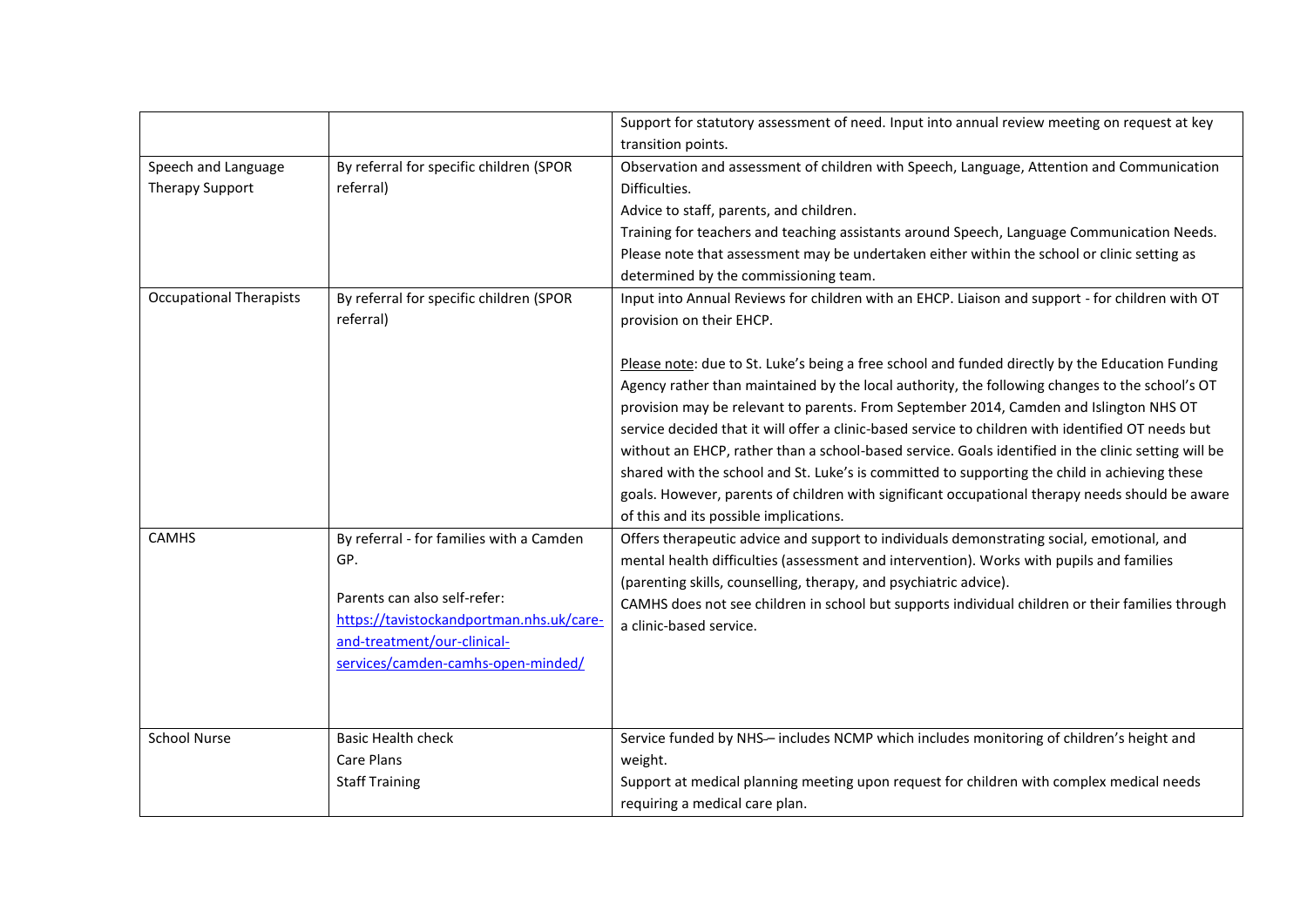|  | Annual training for staff relevant to medical needs of school population e.g., asthma and |
|--|-------------------------------------------------------------------------------------------|
|  | anaphylaxis, training etc.                                                                |

Historically St. Luke's has worked with a number of charities to provide specialist support to individuals with SEND in school e.g., a reading therapy dog (PetsasTherapy.org) who provides support to a small number of individual children with ASD or SEMH difficulties. Due to the Covid-19 pandemic support from volunteers and charities is currently on hold but we are hopeful of reintroducing this support as and when possible.

**Please Note: Each service has referral and eligibility criteria – meaning the service can be targeted to children with higher levels of need. The level and type of support varies both on an individual case level and on a service level. If your child has a health concern or medical issue, parents may prefer to contact their GP for a referral to specialist support services. The criteria for referral by a GP may be different from that required by the school. Please do speak to your child's class teacher or the SENDCO** 

#### **How do we identify, assess and plan support?**

**to discuss referral routes.** 

We ask whether parents/carers have any concerns about their children (e.g., if they have a disability, special need or medical need) before they start school, during the Reception home visit. This helps us plan how we will support their child once he/she starts school.

If a child has attended a nursery, we will use the information they provide to plan the programme of support. In addition, we assess all children in the first half term of joining Reception or other year groups. We use a combination of careful observation, one to one and small group activities and a review of progress to ensure we have a complete picture of your child's learning strengths and needs.

We will continue to monitor and assess throughout the year, ensuring we identify and support children whose additional needs may arise at a later point in their school life.

We also listen to children to find out how they are settling into school. We will always involve you in any decisions about whether your child has a special educational need and the best way to provide support.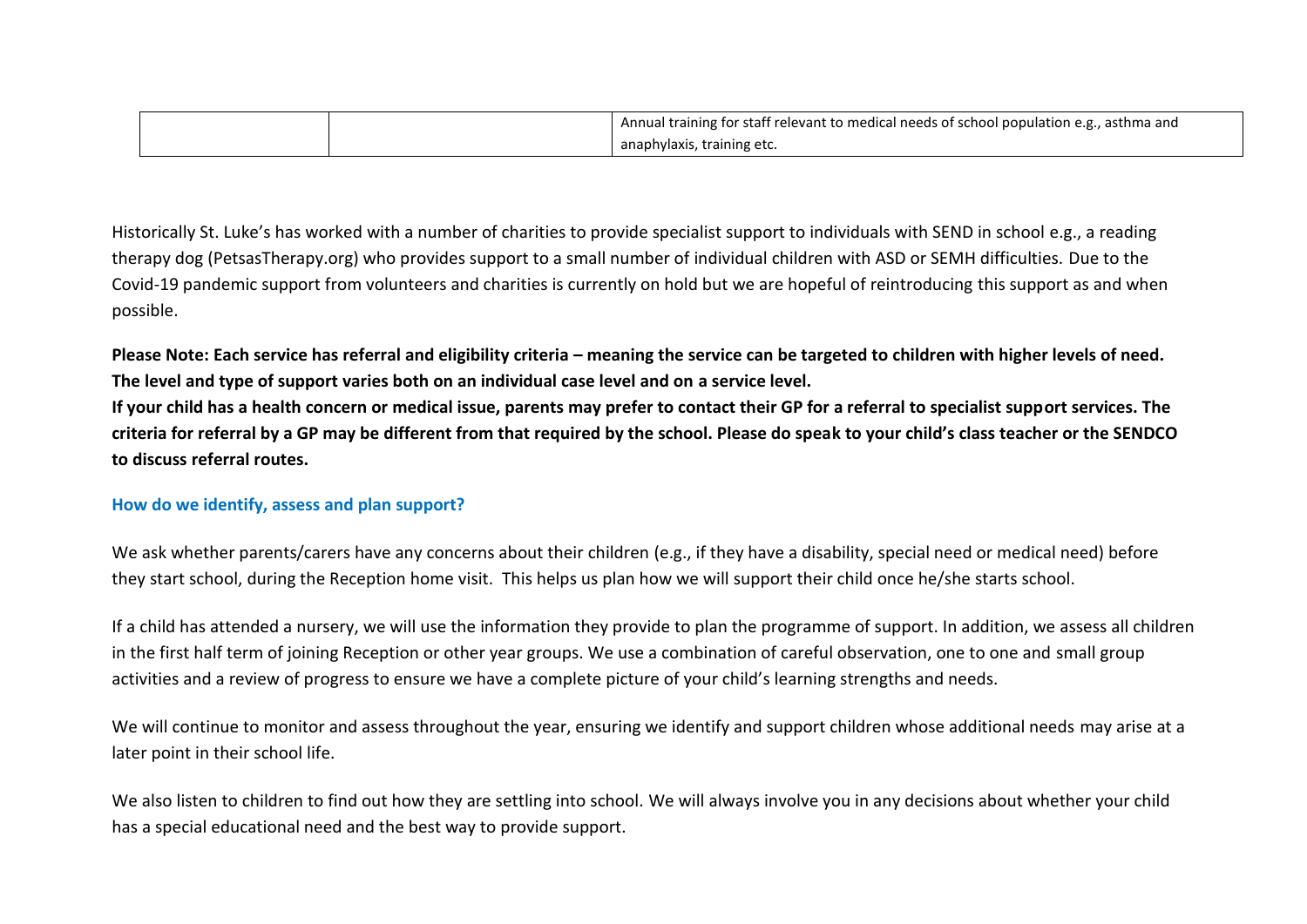#### **How do we review your child's progress and evaluate our effectiveness?**

Your child's progress is continually monitored by his/her class teacher. We use the information we have about each child who has been identified as having SEND to plan adaptations to the teaching and learning or to plan a personalised programme of SEN support. The Class teacher and SENDCO will develop this plan in partnership with parents and the child.

Once a term, your child's progress is reviewed formally at a pupil progress meeting. The class teacher, Headteacher and SENDCO use these pupil progress meetings to monitor progress and attainment, determine effectiveness and discuss any additional measures to support learning.

Children with SEND that have a Personal Education Plan (PEP) have a termly meeting to discuss targets and support. These meetings involve parent/carers and the class teacher and where possible the SENDCO. We try to work in partnership with parents/carers, sharing progress and discussing priorities when deciding on next steps for learning.

The process for monitoring the progress of pupils with SEND follows a graduated approach:

- **Assess**: We will identify the specific needs of the child through formal and informal assessments and observation.
- **Plan**: Where needs have been identified the class teacher, in collaboration with the SENDCo, plan interventions or adaptations to meet need – these may include the provision of additional resources, adaptations to the curriculum or classroom practice and/or targeted time-limited intervention. The class teacher meets with the parent to discuss the suggested support.
- **Do**: Delivery of agreed intervention/strategies or adaptations. This may also include support, training, or direct therapy from external agencies such as OT or SALT.
- **Review**: At the end of each term or agreed intervention, the class teacher reviews pupil progress, whenever possible in collaboration with the child. Next steps and future support are discussed and agreed by the class teacher and the SENDCo. If the child has a Personal Education Plan, this will also be reviewed and shared with parents and stakeholders.

Class teachers report formally once a year on the progress of all children including those with SEND. For children with an EHCP (Education Health and Care Plan), progress is also formally reviewed at an Annual Review Meeting. This review involves all the adults involved with the child's education including those from specialist services, health, and social care. For parents whose children do not have an EHCP a meeting with the class teacher can be requested at any point to review their child's progress.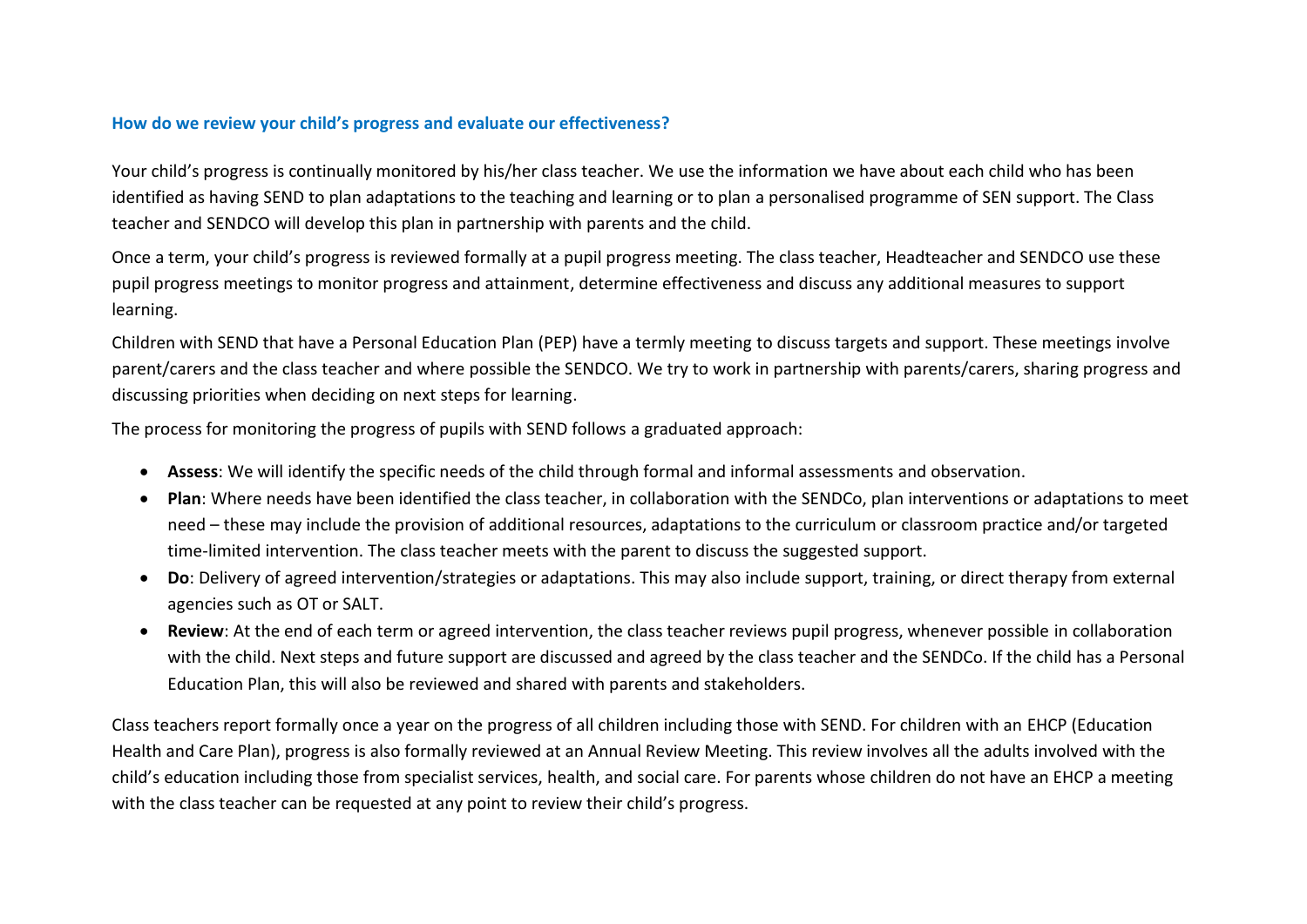#### **Our approach to teaching children with SEND.**

High quality teaching, differentiated for individual pupils and combined with well matched support, is the first step in ensuring all children including those with SEND make good progress.

St. Luke's school leaders and the SENDCO work with and support teachers to take responsibility for the learning and progress of all children including those with SEND. The SENDCO supports teaching assistants to develop their knowledge and understanding of SEND enabling them to provide effective teaching support for children with SEND. Our induction, training and support structures ensure teachers and teaching assistants have a clear understanding of the learning needs of children with SEND.

All class teachers plan lessons according to the specific needs of all children in their class, this ensures the work is well matched (or differentiated) to ensure your child's needs are met and children are able to make progress. Currently all our classes have both a teacher and a teaching assistant ensuring a high level of adult high-quality support for all children, including children with additional needs.

Some children with an EHCP may receive additional support from a SEND teaching assistant. These teaching assistants support individuals and groups of children in class and at lunchtimes.

St. Luke's staff use a wide variety of teaching approaches in class to support all children including those with SEND including: modelling and guiding learning through demonstration, scaffolding elements of the learning, providing additional learning aids such as visual supports/visual schedules and providing personalised steps to success/success criteria.

Class staff ensure marking of children's work identifies next steps for learning, so our children know how to improve their work.

Specialist equipment and digital technology are utilised where appropriate to support access and participation in learning. Staff use clear, regular and rigorous assessments to help inform planning and support.

In line with advice from the local authority, as a general rule, we do not place children in year groups other than that dictated by chronological age.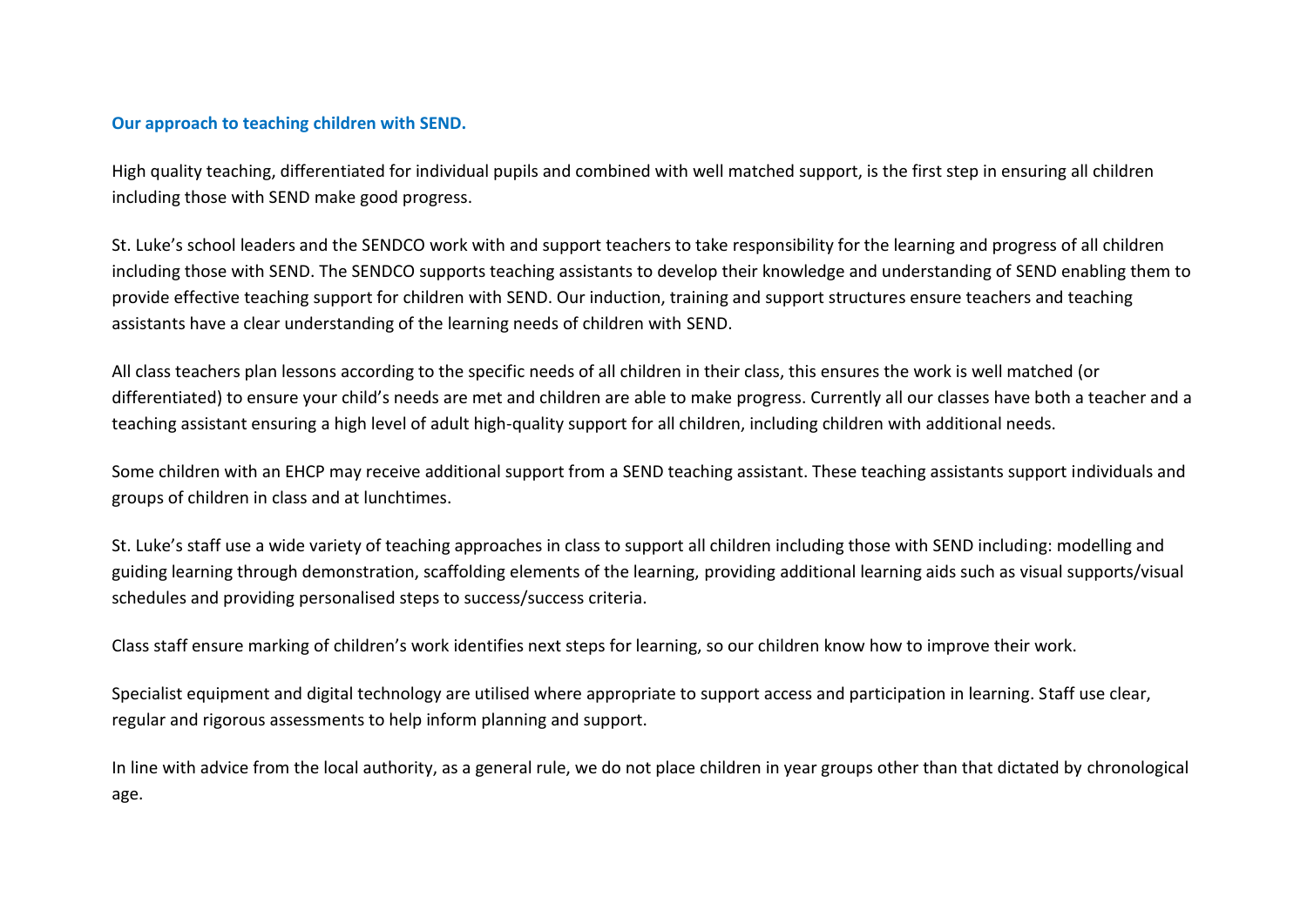#### **How school leaders and governors make sure all children feel welcome, included and achieve their potential**

Our Headteacher has overall responsibility for SEND and inclusion. Our SENDCO is a member of the senior leadership team and manages the day-to-day provision. She oversees the provision and supports the class teachers to develop programmes of support for individuals and small groups of children with SEND.

Senior Leaders observe lessons, monitor planning and practice and meet regularly with teachers and support staff to monitor the progress and wellbeing of children with SEND.

The Governors challenge us to make sure we constantly improve the quality of provision and outcomes for children with SEND. St. Luke's has a SEND Link Governor who takes responsibility for SEND matters. The SENDCO and SEND Governor meet regularly to examine provision and practice, taking learning walks and talk with pupils and staff to ascertain their views. A number of parents sit on the Governing Board. St. Luke's seeks Governor approval when reviewing and revising our SEN Policy and SEN Information Report.

#### **How we make sure children with SEND enjoy a broad balanced curriculum**

At St Luke's our central concern is the education of the whole child. This stems from the Christian belief that everyone is made in God's image and all have a valuable contribution to make to the school and wider community.

"So God created mankind in his own image, in the image of God he created them; male and female he created them." Genesis 1:27.

We offer a curriculum which is broad and balanced and builds on the knowledge, understanding and skills of all children, whatever their starting points, as they progress through the school. Our curriculum is responsive to individual needs, based on, but not limited by, the National Curriculum.

Our curriculum has been designed to encompass knowledge and understanding of the world in which we live, and also the events that have shaped it in the past to make it what it is today. The topics have been designed to complement and build on one another with clear progression and links so that in subsequent year groups, they will be able to explore concepts more deeply and apply their knowledge in different contexts.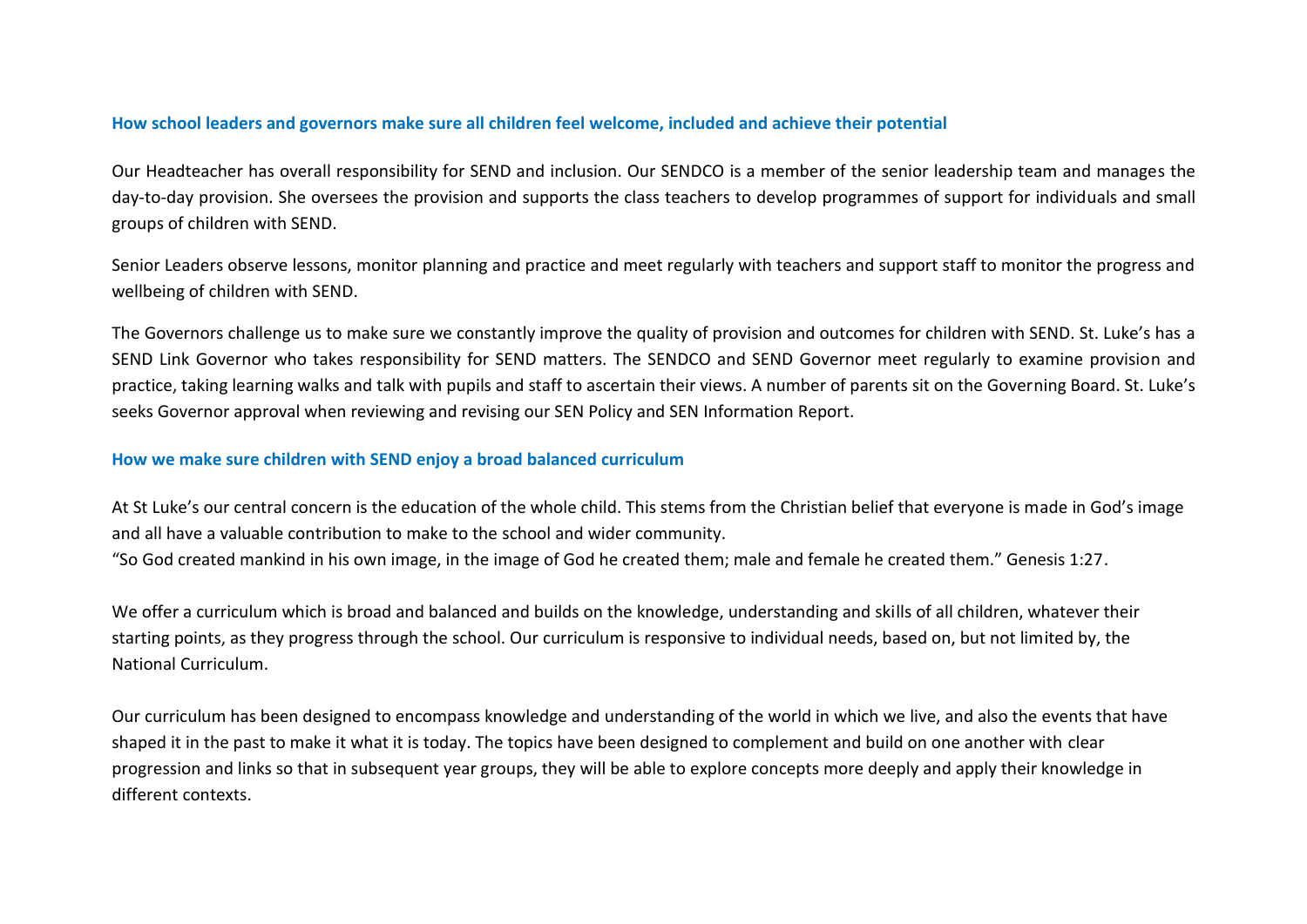Below is a small selection of some of the ways we have adapted the curriculum for children with SEND:

- Providing visual timetables, visual schedules/success criteria, simplified explanation of task, visual task planners and a workstation for a child with Autistic Spectrum Disorder (ASD).
- Providing regular movement breaks for a child with ADHD.
- Implementing Physio and OT programmes on a 1:1 for a child with an EHCP
- The use of social stories to support an individual with a diagnosis of ASD to understand social expectations.

St. Luke's provides children with opportunities to achieve and contribute to school life in lots of different ways - academically, creatively, and socially. We provide opportunities in music and sport for example, in school piano lesson, after-school multi-sports, dance club and choir as well as providing children with opportunities to take on additional responsibilities e.g., playground buddies, reading buddies and school council etc. We encourage children with SEND to play a full part in the life of the school and ensure they are included in these enriching curricular opportunities.

St. Luke's tries to make sure that children with SEND are always included in educational trips and journeys. We plan for these activities carefully, completing a risk assessment and where necessary make reasonable adjustments to arrangements.

Pupil progress meetings identify children who require additional specialist interventions to accelerate progress in identified areas or subjects e.g., reading, speaking and listening. St. Luke's, in line with the SEND Code of Practice, ensures that interventions are evidence based and evaluated. Interventions at St. Luke's are time limited, running for a set number of weeks with a baseline and summative level measuring the progress of children and helping us evaluate the impact and success of the intervention.

Our SENDCO monitors the quality and effectiveness of interventions termly. If a child is not making sufficient progress or is falling short of national expectations, we will consider other forms of support, in discussion with you and your child.

## **How we make sure that our school and classrooms are safe, accessible and stimulating**

St. Luke's is situated in the under-croft of St. Luke's Church and as a result the site is limited and compact. However, despite these limitations, all the classrooms are safe, stimulating and accessible. The school has disabled access and a wheelchair lift. Additionally, tables and chairs are at appropriate height. The school playground is accessed via a short flight of stairs.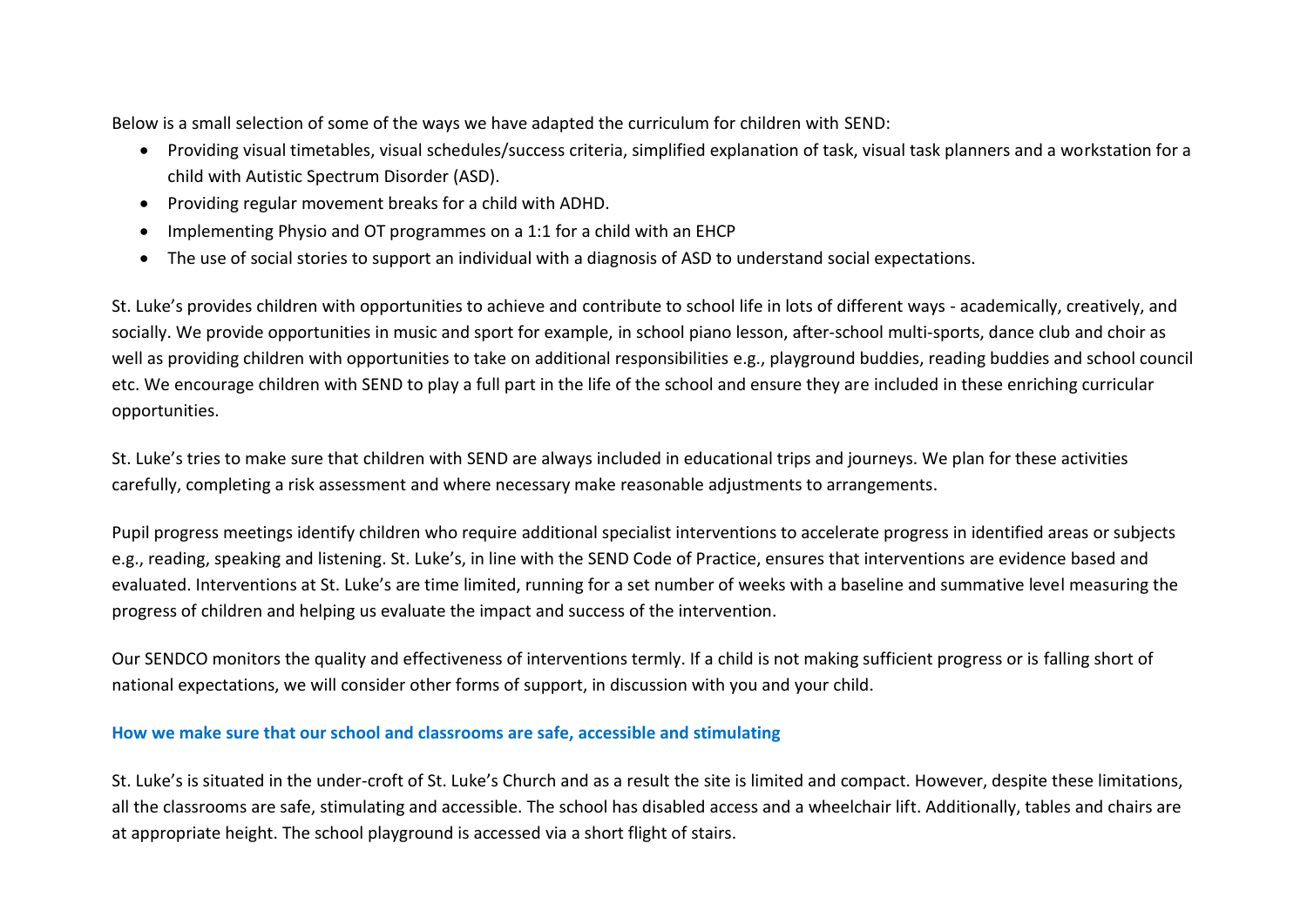The school has an Accessibility Policy and Plan (copies are available from the school office) through which we are making improvements to the school environment over time.

Specialist Teams – such as the Camden Hearing and Visual Impairment Service – can provide guidance and advice for children with particular access or support needs.

## **How we develop the skills, knowledge and expertise of school staff**

It is the SENDCO's responsibility to support the class teacher in planning for children with SEND. The school audits the skills, experience and training of teachers and teaching assistants. We use this to inform whole school training on SEND. Individual teachers and teaching assistants have access to internal training delivered during TA meetings and also to training courses, run by outside agencies, that are relevant to the specific needs of the children in their class e.g. Colourful Semantics, Lego Therapy. Additionally, staff delivering interventions have access to external training where relevant and receive support from the SENDCo or Class teacher as appropriate e.g., Box Clever. St. Luke's researches interventions carefully prior to implementation and we only use interventions with a strong evidence base.

Specialist Support Services such as an EP or SALT provide staff with expert advice and training to help support children with identified additional needs in the classroom.

St. Luke's staff, in collaboration with the London Diocesan Board for Schools, undertakes visits to other schools and welcomes visitors to share good practice. Our SENDCo has completed the NASCO (National Award for SEN Coordination in Schools) and has a Post Graduate Diploma in the Psychology of SEN and Inclusion.

#### **How we work in partnership with parents and carers**

St. Luke's is committed to working in partnership with parents. The active involvement of parents, supporting the education of their child, is one of the most important factors in ensuring a child's success and achievement.

St. Luke's has organised the school day to ensure parents have the opportunity to communicate regularly with class staff. We have an open classroom daily between 8.50-9am. Parents of children in Reception and KS1 are encouraged to stay in the classroom with their child, reading, or working together. Parents can also use this time to talk briefly to the class teacher, communicating relevant information to class staff. The Headteacher and SENDCo also operate an open-door policy at this time of the morning.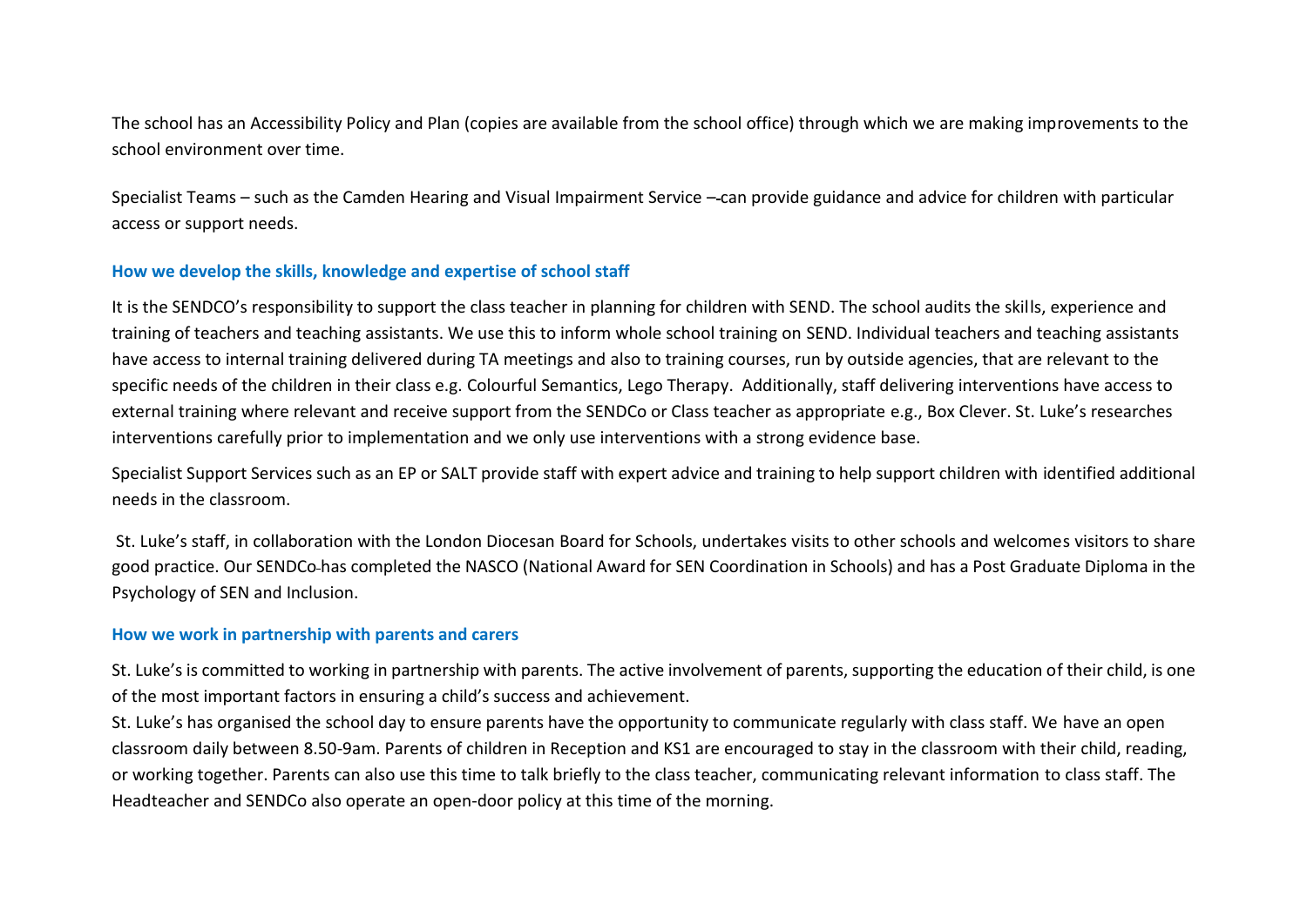The school involves parents and children in the planning, target setting and review cycle for Personal Education Plans (PEP). Meetings between parent/carers and class staff occur termly for children with PEPs and those who receive individual programmes of specialist support (e.g., SALT programmes/OT programmes).

We try to ensure we communicate clearly and regularly with parents/carers about:

- How we support your child in school.
- How parents/carers can help support their child at home.
- The achievements of your child and their wellbeing.
- Their participation in school life and any barriers to full participation and how we can work together to overcome these.

Please do let the school know if you require bilingual or interpretation services, or if you would prefer a translated copy of school correspondence, such as the weekly newsletter. We welcome and value feedback on how well we are working together with our parents.

# **How we listen to children with SEND**

We listen to children in our school and respond to what they say in a number of ways, including:

- Talking to children individually and in groups about their learning
- Talking to children individually and in groups as part of a lesson observation, to understand their experiences of the lesson.
- Inviting and, where necessary, assisting children to make a personal contribution to annual reviews through video clips on the iPad, photo books or PowerPoint presentations.
- Doing an annual pupil questionnaire on pupil voice, behaviour and well-being giving pupils their say.
- Agreeing individual targets with individual pupils.
- Encouraging pupils to respond to feedback through developmental marking.
- Clear policies and systems to support children in expressing worries or concerns.
- Ensuring robust safeguarding procedures and that all staff are well trained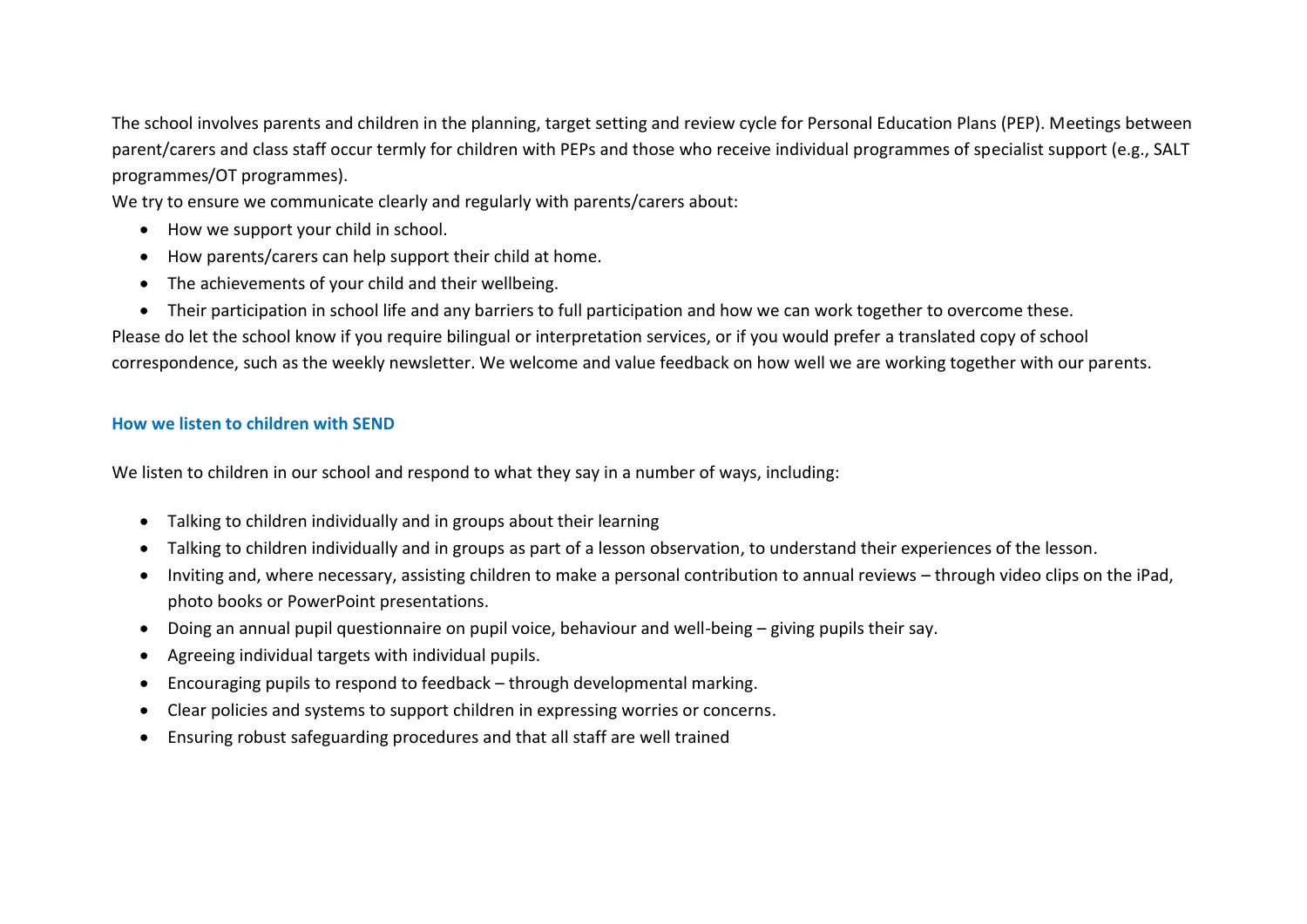#### **Transitions: How we support children joining and leaving our school**

All children entering our Reception class receive a home visit from a member of the class team. For children already identified as having SEND, the SENDCo will accompany class staff on this initial visit. We collect information and records from previous nursery provision and attend appropriate transition meetings with nursery staff. Where relevant a transition support plan is compiled by the SENDCO in collaboration with parents and nursery staff and circulated to all staff and parents/carers. Transition arrangements can be tailored to support the individual but we always plan carefully to ensure children are supported to settle and feel safe. We offer drop in mornings, staggered entry (morning or afternoons) to support the transition to full time school. We send home a welcome pack including a photo booklet to support your child in getting to know the staff and classroom before entry to Reception.

If your child has SEND, we create with your child a one-page profile for use in school. This contains photos and information about what your child likes/dislikes, the ways they communicate and strategies to support them in their learning.

When transitioning between year groups we organise hand-over meetings, where teachers and support staff liaise to ensure a clear understanding of the needs of all children with SEND. Where relevant, class staff create transition books for individual children, using social stories or photos to support the transition and change. Wherever possible, parents of children with SEND will have an opportunity to meet the new class teacher and to visit the new classroom before the start of the school year. Children will have a number of opportunities to work with their new class teacher and visit their new classroom.

For children with an EHCP we begin planning the transition to secondary school in Year 5, supporting and informing parents/carers as to how to contact their Planning and Placement officer and where to obtain the relevant information on open days for local secondary schools. Once the choice of secondary school has been confirmed, we will liaise with the secondary SENDCO and ensure the new school is fully informed about the child's needs. In Year 6, we will invite the parents, the secondary SENDCO and a representative from the local authority to take part in the Annual Review Meeting. For all children with identified special educational needs we aim to ensure the new school is fully informed of any additional needs by liaising directly with the Secondary SENDCO or form tutor. Where appropriate we will attend the Camden SENDCo Transition Forum to pass on relevant information to Secondary SENDCOs from Camden schools. There is also a focus on preparing pupils with SEND for these changes– physical, social and curricular.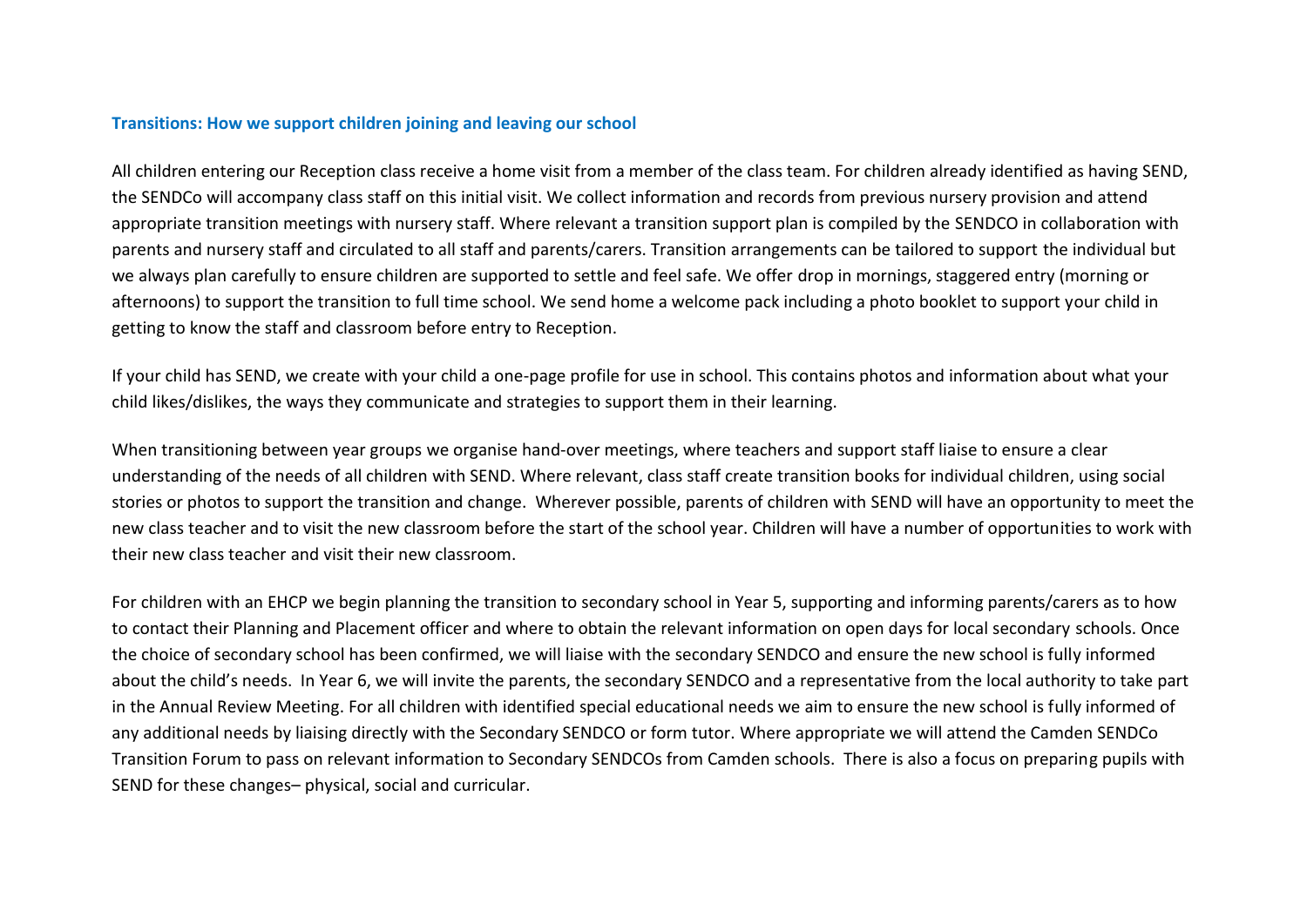#### **How we support children's health and general well-being – including their safety, attendance and positive behaviour**

St. Luke's behaviour policy can be accessed via the school website.

We carefully monitor the health and wellbeing of children with SEND and the quality of our provision. We have a zero-tolerance approach to bullying, using assemblies and PSHE lessons to tackle and highlight this issue with the children. We have very little bullying in our school, but when it does occur we work with the children involved to make sure it does not happen again. Our school anti-bullying summary can be found in the behaviour policy and is sent home to parents.

We provide help for children experiencing difficulties with relationships or behaviour. Well-trained and supported staff will deliver these programmes either on a one-to-one basis or in a small group. We always consult parents in the decision to offer this support.

St. Luke's has an up-to-date policy on managing medical needs. A copy of this policy is available on the school [website.](http://www.stlukesschool.org.uk/Policies) Children with serious medical needs have an individual Medical Care Plan which sets out:

- The medical condition and resulting needs e.g., medication and treatment
- Who provides support; their role and training and who needs to be aware
- Emergency procedures
- Support on school trips
- Support for long term absence

We support all children to attend school regularly. Our policy on attendance, available on the school website, describes how and why we promote high attendance for all children.

#### **Who to contact for more information**

**The initial point of contact should always be your child's class teacher.** 

**The class teacher will always seek advice where necessary from our SENDCo (Special Educational Needs and Disability Coordinator) or the Headteacher.**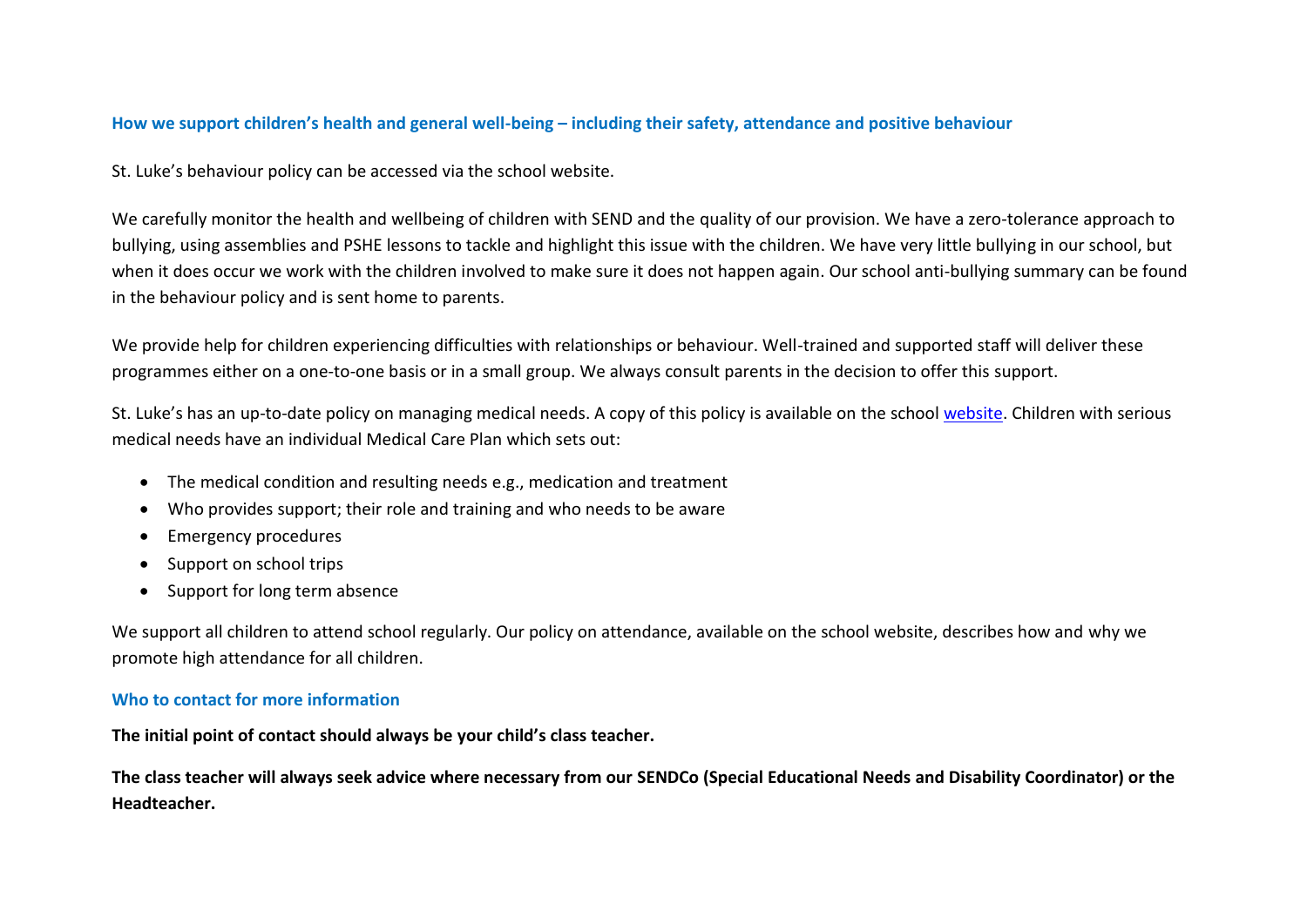## **The class teacher is responsible for:**

- Monitoring and checking the progress of your child and identifying, planning, and delivering any additional help your child may need (this could be things like targeted work or additional support) and letting the SENDCo know, as necessary.
- Writing PEPs and Support Plans, with support from the SENDCo and sharing and reviewing these with parents once each term and planning for the next term.
- Ensuring that all staff working with your child in school are helped to deliver the planned work/programme for your child, so they can achieve the best possible progress. This may involve the use of additional adults, outside specialist help and specially planned work and resources. This is overseen by the SENDCo.
- Ensuring that the school's SEND Policy is followed in their classroom.

# **The SENDCo is the person to talk to about inclusion and any SEND issues or concerns. Our SENDCO has completed the National Award for Special Education Needs Co-ordination (NASCO). She is responsible for:**

- Coordinating the support for children with SEND and developing the school's SEND Policy to make sure all children get a consistent, high quality response to meeting their needs in school.
- Ensuring that you as a parent/carer are:
	- $\circ$  involved in supporting your child's learning
	- $\circ$  kept informed about the support your child is getting
	- $\circ$  involved in reviewing how he/she is doing through review meetings between you and the staff working with your child
- Liaising with all the other people who may be coming into school to help support your child's learning e.g., Speech and Language Therapist, Educational Psychologist etc.
- Updating the school's SEND register (a system for ensuring all the SEND needs of pupils in this school are known).
- Compiling and updating the school's provision map a record of all the different ways that we provide extra support (for example support for reading etc.) for children with SEND.
- Providing specialist support for teachers and support staff in the school so they can help children with SEND in the school achieve the best progress possible.

Please contact: Mrs Julie Galton, [office@stlukesschool.org.uk](mailto:office@stlukesschool.org.uk)

## **The Headteacher provides leadership on high achievement and inclusion for all. She is responsible for:**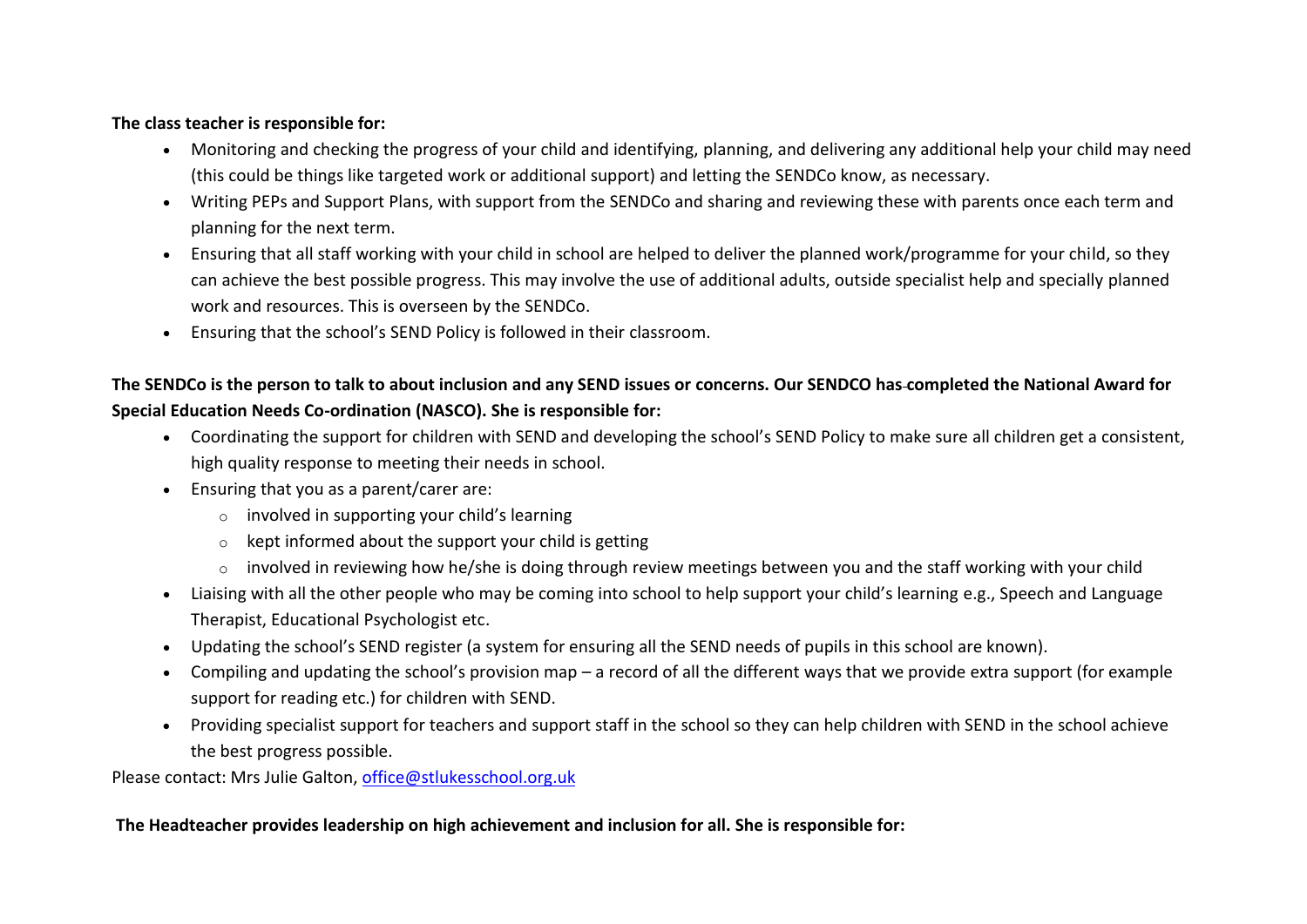- The day-to-day management of all aspects of the school, this includes the support for children with SEND.
- She will give responsibility to the SENDCO and class teachers but is still responsible for ensuring that your child's needs are met.
- She must make sure that the Governing Body is kept up to date about any issues in the school relating to SEND.

Please contact the Headteacher, Ms Jo Iwanicki[, office@stlukesschool.org.uk](mailto:office@stlukesschool.org.uk)

#### **The SEN Governor is responsible for:**

- Ensuring that the necessary support is provided for any child who has SEND, through regular meetings with the SENDCO and termly reports from the Headteacher.
- Monitoring and supporting the school on SEND matters on the governing body

Our SEND Governor, Mrs Bonnie Farlow, [office@stlukesschool.org.uk](mailto:office@stlukesschool.org.uk)

Our Office Manager can provide you with copies of our policies and can book appointments with the above-named post-holders. Please contact [office@stlukesschool.org.uk](mailto:office@stlukesschool.org.uk) or 0207 435 5604.

## **How can I let the school know I am concerned about my child's progress?**

If you have any concerns about your child's progress you should speak to your child's class teacher. If you are not happy that the concerns are being addressed or feel that your child is still not making progress you should speak to the SENDCo or Headteacher.

The school does have a complaints procedure which can be accessed on the school website.

## **How will St. Luke's CE School know if we are successful?**

We constantly monitor and evaluate important evidence for success – we take action where we are not successful.

The things we look at to make sure we are meeting the needs of children with SEND include:

- Academic standards and good progress
- **Behaviour**